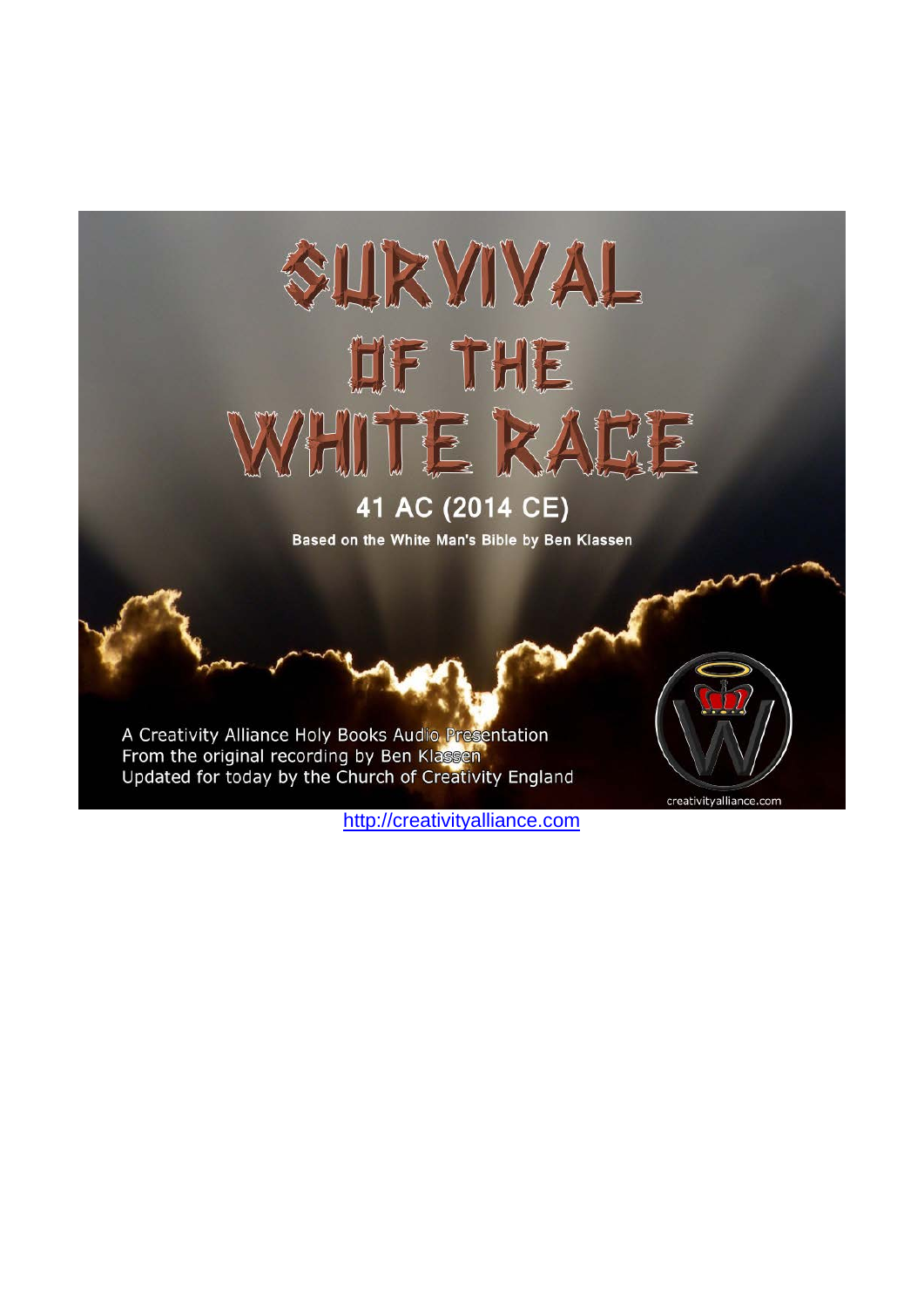## **Survival of the White Race 41 AC (2014 CE)**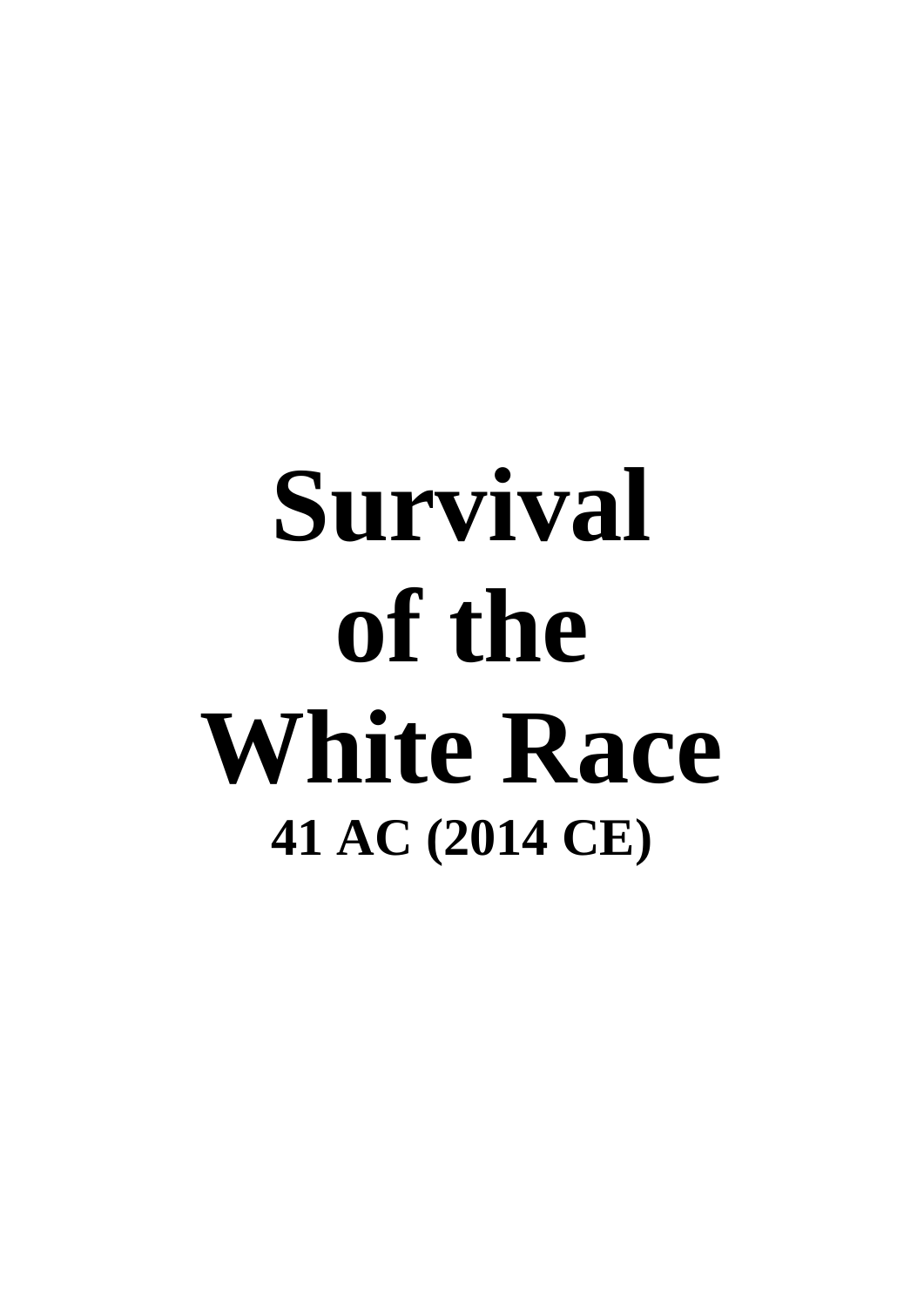What I have to say in the next 50 minutes is probably going to shock you. It might even profoundly shake up some of your most cherished superstitions and pet presumptions that you may have nurtured all your life, without perhaps ever bothering to examine the validity or worthiness of those presumptions. This discussion is going to delve seriously into race and religion, two subjects which our power establishment tells us we must never discuss, unless of course, you are a jew, or a black, or some other so-called minority. Today, we are going to defy the jew-controlled power structure and discuss race and religion from the White Man's point of view. In particular, we are interested in examining whether we, the White Race, are going to survive or whether we are going to be mongrelized and destroyed in a flood tide of parasitical, colored races. Therefore, I want you to decide early in this presentation whether you are interested in the survival of your own kind; or, whether you prefer to be a traitor to the White Race and would just as soon see it wiped from the face of the earth and supplanted by niggers, blacks, yellows, semites and other mud races. For make no mistake about it, the White Race is a highly endangered species, a vanishing species, one that its enemies have decided must disappear from the face of the earth. If suicide of your own kind is what you wish to see, now is a good time to stop listening. If, on the other hand, you are loyal to your own kind and wish the White Race to survive and prosper, then you, undoubtedly, are not only interested in hearing about the Creativity religion but also becoming a member of our religious movement.

The creed and philosophy of our religion, called Creativity, is set forth in our Holy books, Nature's Eternal Religion and The White Man's Bible. The basic goal of Creativity is not only the survival of the White Race, but also its expansion and advancement. Since in this short dissertation it is impossible to give the full basis of our religion, even in short summary, we must continually refer you back to our bibles, namely Nature's Eternal Religion, a book consisting of 49 chapters, and The White Man's Bible, consisting of 73 chapters, or Credo's. Why are we so concerned about the survival of the White Race? Basically, there are two overwhelming reasons. One, the White Race is rapidly shrinking into extinction and two, we are proud members of Nature's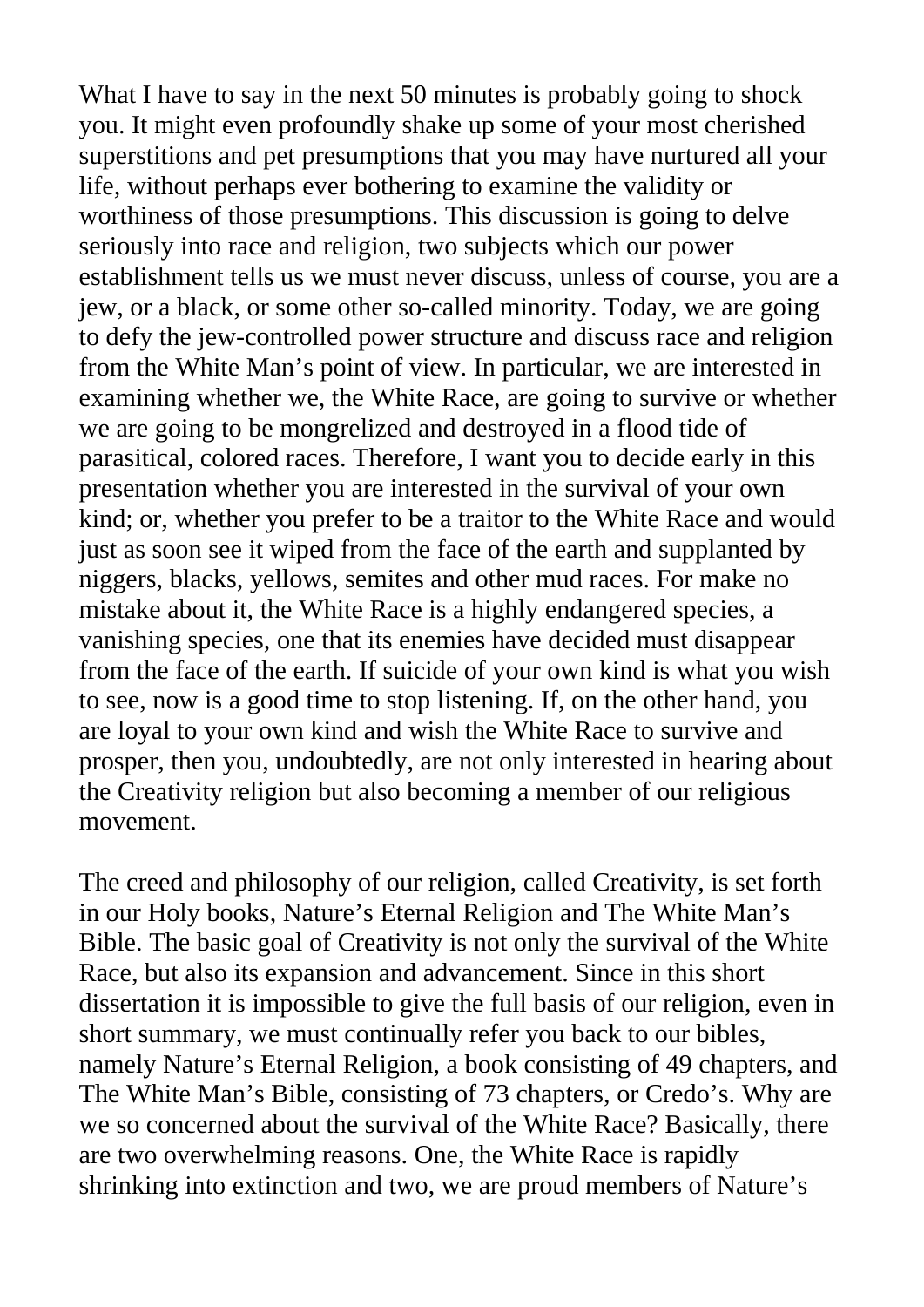most distinguished, intelligent, productive and creative species. We are talking about our own survival, the survival of the White Race. There are many other reasons we can cite, such as the preservation of civilization and everything else that is worthwhile in life, but all these other reasons become secondary. First, and foremost, we of the Church of Creativity are concerned about the survival, expansion and advancement of the White Race for its own sake, period. The sum total of all our efforts and dedication revolve around that central issue.

As soon as we begin to logically and calmly examine the impending destruction of the White Race, our enemies immediately bristle and hurl at us all the timeworn clichés and invectives of 'racist,' 'fascist,' 'nazi,' and a host of others. It seems that if the jews are loyal to Israel and to their race, that is just wonderful. If the niggers organize for the soul interest of their race and shout: 'Kill Whitey', that, too, is highly commendable. If the indians organize and commit atrocities, that, too, is to be praised - for isn't the White Man responsible for everybody else's shortcomings, stupidities, and their inabilities to cope? To which we say, loudly and emphatically: No! We are not responsible for the shortcomings, defects and stupidities of the niggers and their historical inability to create a civilization; nor to maintain it, even when the White Man has brought it to them. Nor are we responsible for the colored mud-races' inability to cope with the problem of feeding themselves above a starvation level. In six thousand years of recorded history, the blacks of Africa have never even so much as invented the wheel, a written alphabet, or much of anything else. No, we are not responsible for that. Nature made them dumb, shiftless and lazy - you can take the nigger out of the jungle, but you cannot take the jungle out of the nigger. It is not our responsibility to compensate for their defects, nor is it our duty to incorporate them into our society, or into our race, and thereby poison our own racial bloodstream. On the contrary, the highest law of Nature commands us to make every effort for our own race to survive, to expand, and advance the genetic quality of our future generations.

There is a sinister race on the face of the earth that is working feverishly for the mongrelization and final liquidation of the White Race. It is a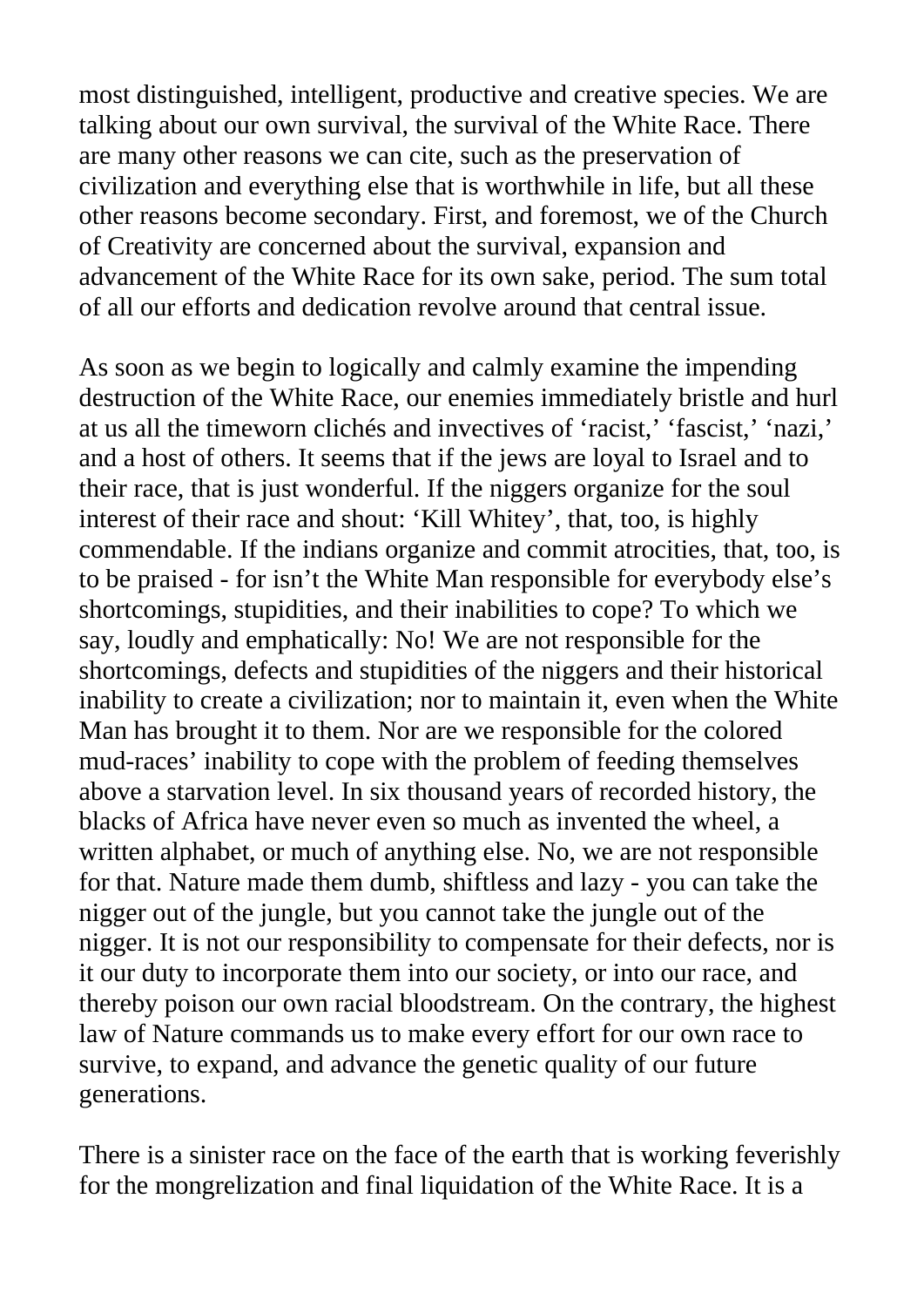tribe that is fanatically loyal to its own, and fiercely hostile to all other races. That tribe is the tribe of Judah. The jewish race has frantically been striving for the last several thousand years towards its ultimate goal - the genocide of the White Race. As far back as three thousand years ago, during the days of Solomon, the rough outlines of a jewish conspiracy were hatched in which the final goal was the enslavement of all the other peoples of this planet and the possession of all the wealth, riches and natural resources of the world. In the ensuing three thousand years, the jews have progressed steadily towards that goal and are now on the threshold of total success. For a more detailed history of the jews and their conspiracy, read chapter six of Nature's Eternal Religion entitled 'Masters of Deceit: a Short History of the Jews.'

How, you might well ask, could the jews possibly succeed in perpetrating such an outrage on the rest of the world; how, especially on the White Race which is highly intelligent, creative and productive. Again, for the full story, we must refer you to Nature's Eternal Religion, but we can sketch a few of the significant factors in this limited discussion. For one thing, the jews would never be able to get to first base if it weren't for certain serious idiosyncrasies in the White Race itself. The jews are extremely skilful mind manipulators, they are tremendously expertise at spreading lies and compounding confusion, they are the historical masters of deceit. In their conspiracy to confuse, deceive and control the mind of the White Man, they have had some incredible help from the White Man himself. The best help the jew has had are two suicidal weaknesses inherent in the White Man's makeup; namely, his gullibility and his susceptibility to superstition.

It is one of the strange paradoxes of history that, whereas the White Man is the most intelligent, creative and productive creature on the face

of the earth, when it comes to his being able to recognize his enemies and fight for his own survival, the White Man is the most stupid creature on the face of the earth. And therein lies his Achilles' heel, which the jews have exploited to the hilt. There are other weaknesses from which the White man suffers that have been of tremendous help in the jewish program of enslavement. Some of these are the naive sense of fair play, his sympathy for the underdog, his extraordinary and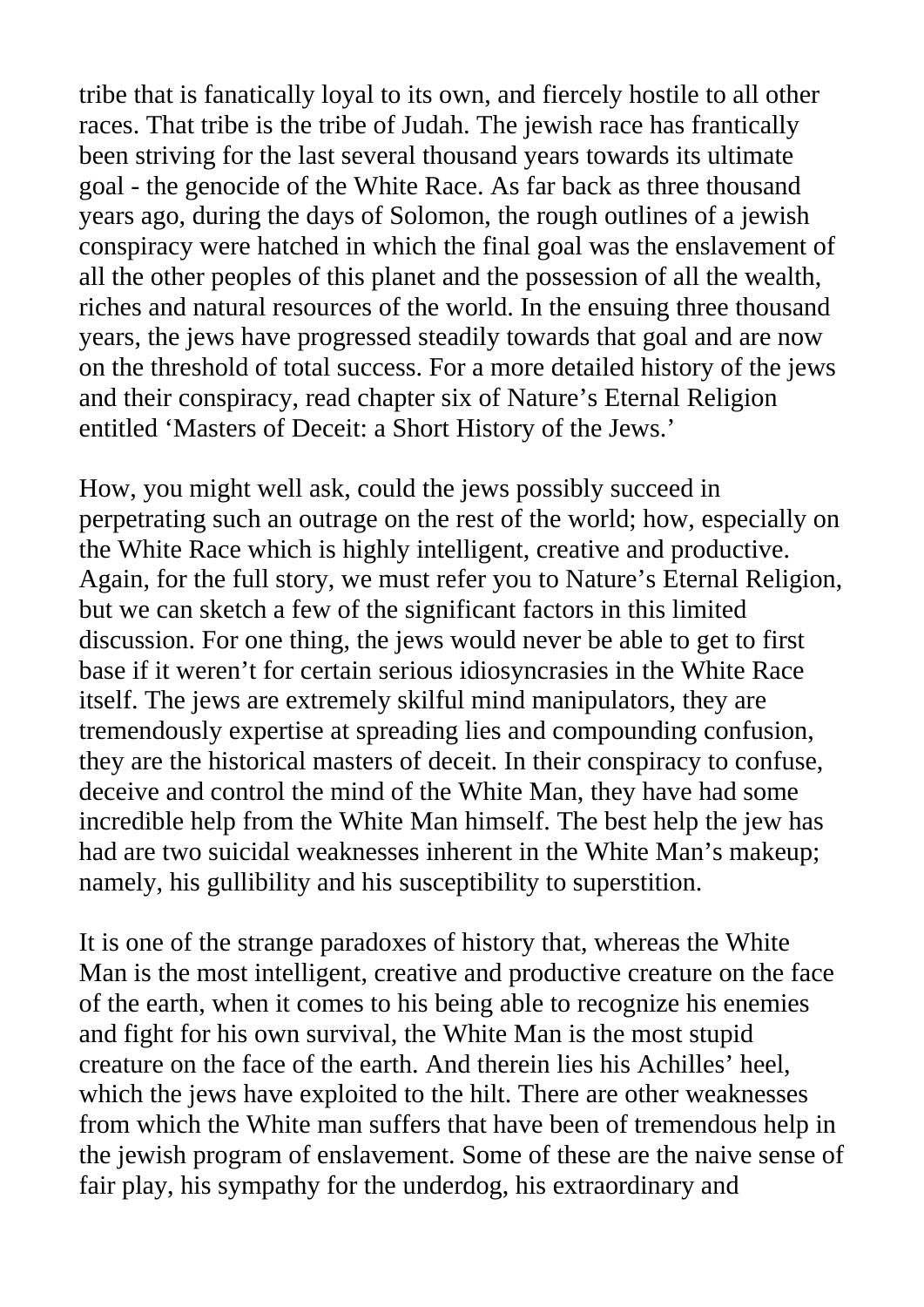exaggerated sense of compassion, his inability to realize his own outstanding worth, but far more devastating has been the White Man's fatal susceptibility towards superstition, gullibility, and his strange inability to recognize his mortal enemies. Let us remember these two words: superstition and gullibility, they go together. Superstition deals with believing in the supernatural - spooks, spirits, gods, devils, angels, witches, fairies, gremlins, ghosts, etc. Gullibility refers to foolishly believing in things that aren't so, without bothering to check for evidence. These two debilities of the mind - gullibility and superstition are the basis of almost all religious faiths that have ever been invented and perpetrated on a long suffering humanity. If you can get people to believe in spooks in the sky, then they are often more real to the believers than the real world. Furthermore, in their fantasy, the spooks often become more important to people than the real world. They also become an extremely powerful weapon in the hands of con artists in controlling the masses of their gullible believers. It is very similar to scaring little children with a bogey man, if they believe, then they are as afraid of an imaginary bogey man as if he were real. Believing in a fantasy makes the fantasy as real to the believer as reality itself, and often, even more so.

The point is, that the impostor, who claims to be in with, and have influence with the spooks in the sky, has a powerful weapon in his hands with which to frighten and manipulate the minds of his gullible victims, and so it has been throughout the history of mankind. A book I have read shows that people have invented more than 30,000 gods and goddesses that gullible and superstitious fools believed in, even before the jews invented their particular versions of Jehovah, Jahweh, Jesus Christ, the 'holy ghost,' Satan, and a host of other imaginary spooks. The jews, in their search of how to control and manipulate people's minds, discovered early in their history, what a powerful weapon spookcraft, or religion, was. They utilized this discovery to its fullest in two directly opposite ways. They invented Jehovah as their own private god to bind their own people together into a fanatic racial loyalty such as the world had never seen before or since. They invented christianity, with its built in suicidal teachings, to confuse, debilitate and destroy their enemies. How effectively they did so we shall soon see.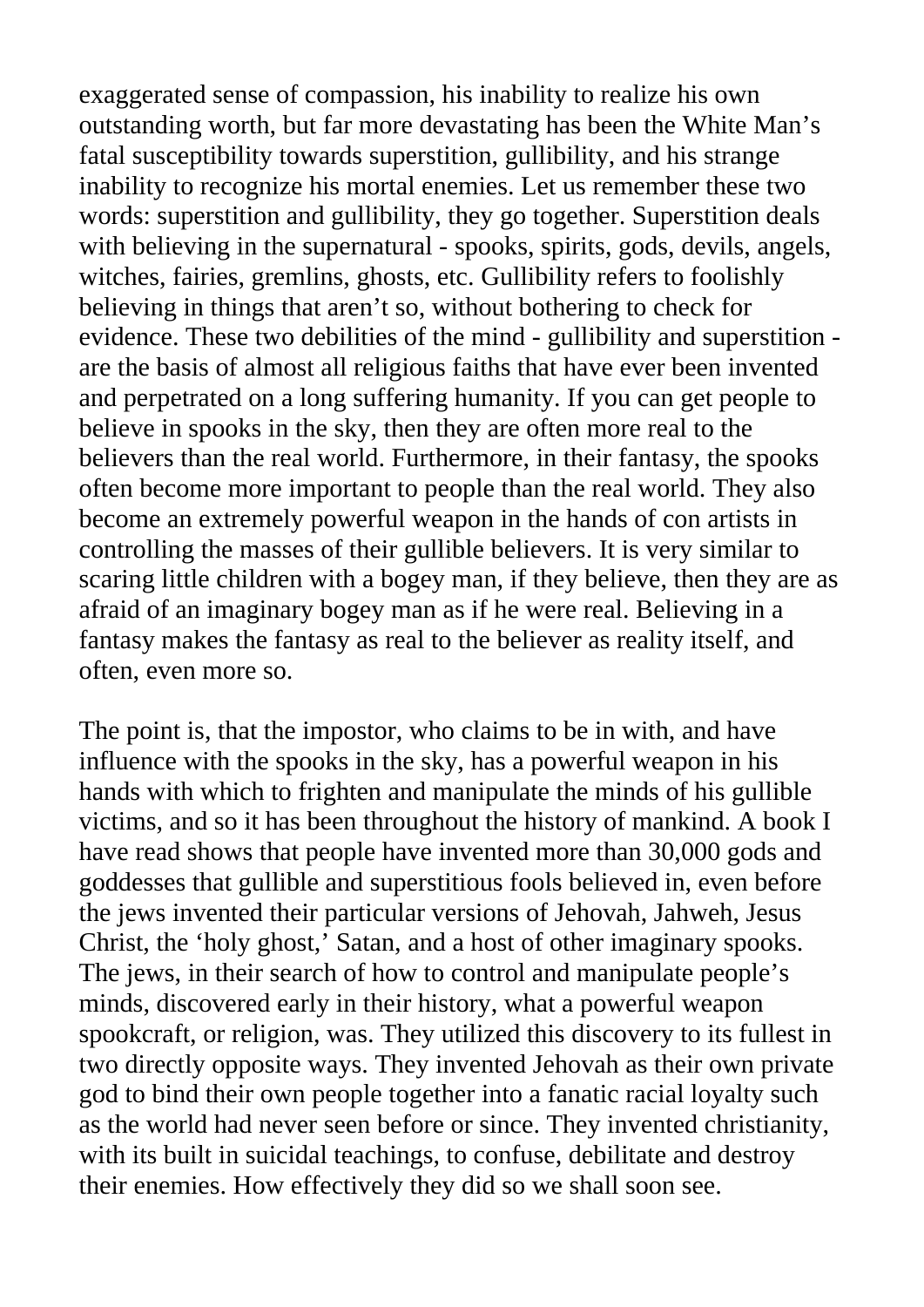During the early centuries, in the rise of the great Roman civilization, Rome fought and overcame its many surrounding enemies. As Rome expanded, one of the greatest threats, and its most dangerous rival, was Carthage, who had established a powerful empire on the southern shores of the Mediterranean, directly opposite from Rome. For one hundred and twenty years, these two rival nations intermittently fought each other in three major wars in a life and death struggle. Finally, when Rome triumphed, they leveled Carthage to the ground, killed the men, and sold the women and children into slavery. Carthage was wiped from the face of the earth and was never again to rise as a threat to Rome. A few centuries later, in the year 70 A.D., the jews of Judea rebelled against the Roman authorities. Emperor Vespasian sent General Titus to Jerusalem with a few legions. In a siege similar to Carthage, General Titus devastated the jews, leveled Jerusalem to the ground, and either dispersed, killed, or sold the population into slavery. Now we would think, that in a fate similar to Carthage, the jewish threat would have been liquidated forever and wiped from the face of the earth, but not so. On the contrary, history shows the jews survived and the Romans, as a race, perished. The Romans declined rapidly after they embraced christianity, while the imported slave populations multiplied rapidly and replaced the original Roman stock. By the year 476 A.D., the Roman Empire collapsed miserably, and the original Roman racial stock, for all practical purposes, can be considered extinct.

The jews had their revenge, they had destroyed miserably, and completely, the Roman race, the Roman Empire, and the great Roman civilization, for all of which they harbored an intense and pathological hatred. How did they accomplish this? They knew they could not overcome the Romans in open combat, in which the Romans excelled and the jews, in any case, are physical cowards. Being a parasitical race and the supreme masters of deceit, they decided to employ their special weapon; namely, mind subversion. They decided to destroy the Romans by deranging their brains, and they decided to employ religion as their most powerful weapon with which to warp and cripple the Roman mind. They decided to take full advantage of those two weaknesses, to which the otherwise intelligent White Man is so susceptible; namely,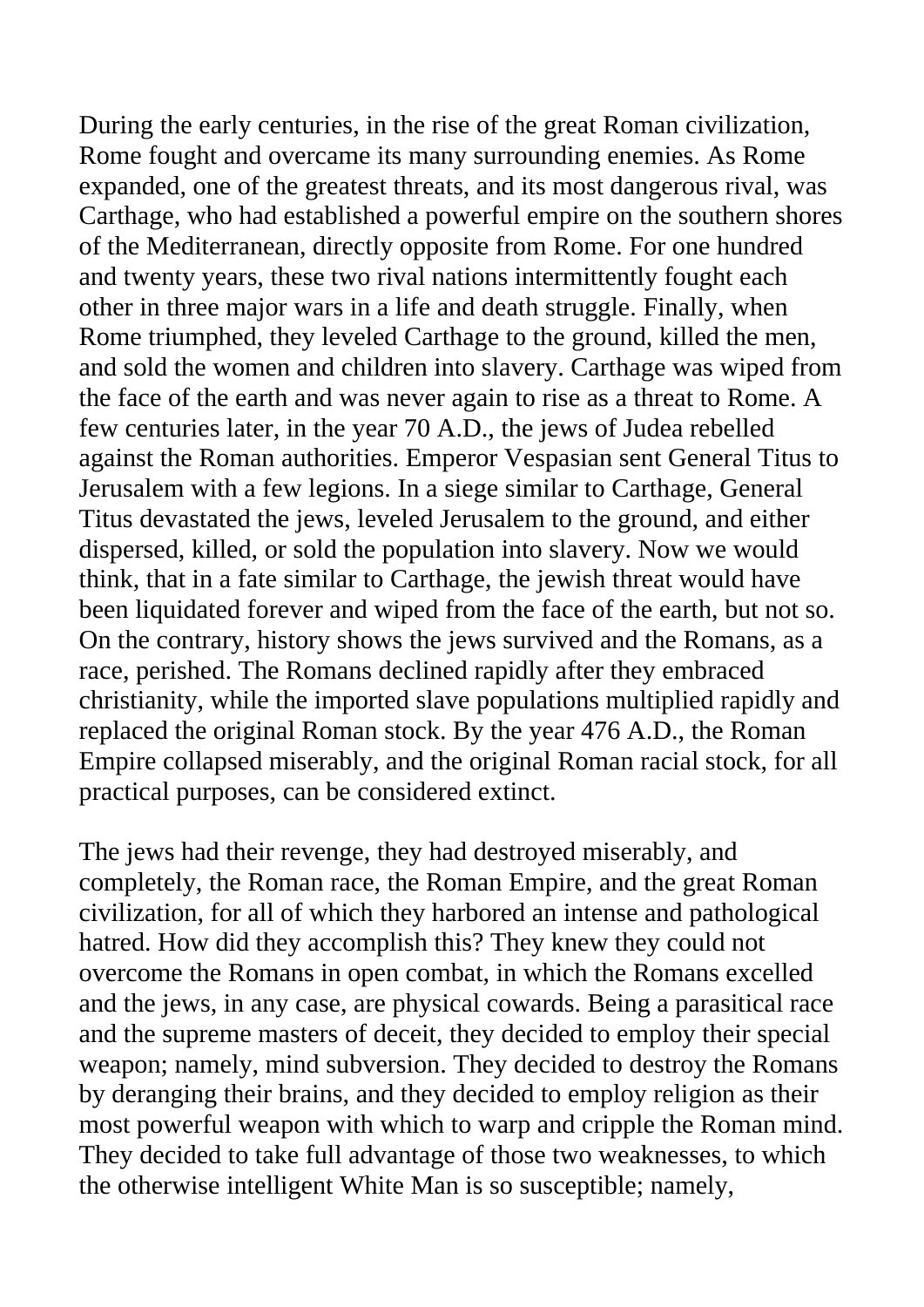gullibility and superstition. They invented and foisted on the Romans, a new and suicidal religion - christianity, a religion that has plagued and crippled the White Man's thinking to this very day. Its founder, supposedly, was one Jesus Christ, who according to Luke 2:21, was a circumcised jew.

What is it about christianity that is so devastating and suicidal as to cause the breakdown of the great Roman civilization and plunge the White Race into the dark ages of superstition and ignorance, poverty and misery, for the next thousand years? If we examine the New Testament, we don't have to go far from its original first few pages to find out. In the 'Sermon on the Mount,' (Matthew  $6, 7 \& 8$ ), we find a mythological Christ dispensing the following suicidal advice: 'Sell all thou hast and give it to the poor', 'Love your enemies', 'Turn the other cheek', 'Resist not evil', 'Judge not'. There is more real bad and suicidal advice that, if followed, must surely lead to self-destruction and extinction of those that take such idiotic advice seriously. Let us examine a little more closely just how crazy and how destructive the above five teachings really are. Let us examine the idea of 'Sell all thou hast and give it to the poor'. If everyone was a so-called 'good christian' and followed that advice from their early youth, there would be no one that would ever build a business, build a home, or build a family. As soon as they had earned two pennies to rub together, they would immediately transfer such to the freeloaders, parasites, and the niggers who would be there waiting to relieve the working White christian of his hard-earned savings. More likely still, the jew, who doesn't believe in such nonsense, would beat the other parasites to the punch in relieving the foolish, but gullible, White Man of his earnings and property. A fool and his money are soon parted.

In any case, if we were all 'good christian' chumps, there would be no substantial citizenry left who could support the building of roads, harbors, airports, cities, homes, industry, factories, or anything else. We would, in fact, soon be reduced to a straggling horde of meandering bums, without money, without homes, without industry, without jobs, without food. Civilization would break down and be reduced to primitive barbarism. Or let's take the idea of 'loving your enemies'. If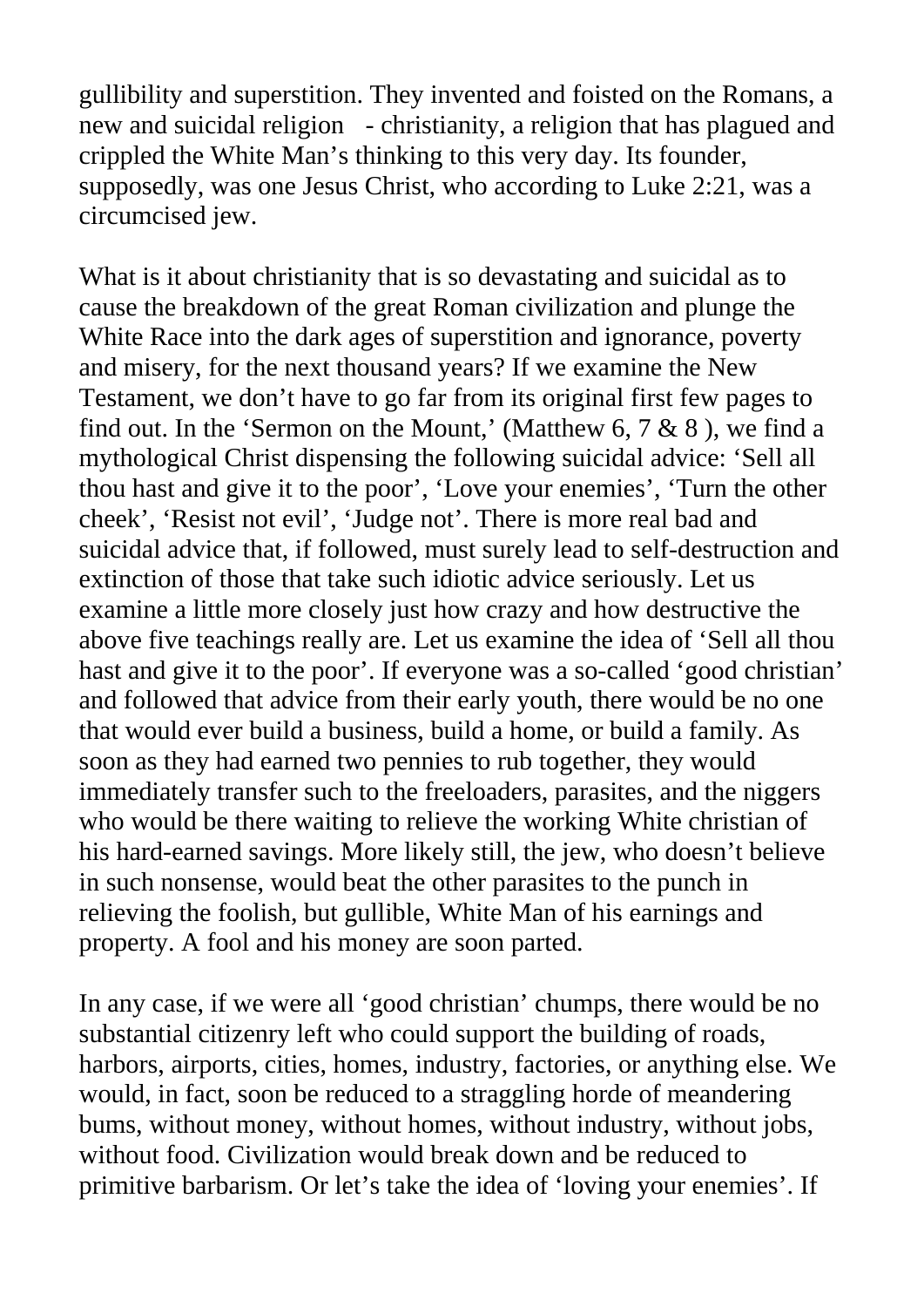you hadn't fallen for the first bad piece of advice of foolishly giving everything away to the freeloaders, but were gullible enough to succumb to the idea of 'loving your enemies', the end result would be the same - suicide and destruction of yourself. If instead of giving it away, you did manage to accumulate a home and some property, you would in short order be beset with thieves, pirates, and robbers who would quickly relieve you of your money, your home, and any other belongings. Why wouldn't they? You 'love them' and, especially, since such victims would also be imbued with the stupid christian idea of 'turning the other cheek' and 'not resisting evil', the robbers would have a field day and you would be right back to where you started, with nothing. You might as well have stuck with the first suicidal concept and given it all away in the first place. The end result would be the same - you end up with nothing, the jews and the parasites end up with the hard-earned fruits of your labor.

There is much more bad advice in the 'Sermon on the Mount', for a fuller examination, read chapter thirteen of Nature's Eternal Religion entitled 'The New Testament.' Suffice it here to say that any reasonable and intelligent analysis of the bad, poisonous advice that is interlarded and interlaced throughout the New Testament always leads to the same, inevitable results. The end result is self-destruction and suicide. We might well ask: Why would anyone be stupid enough to want to buy such a load of garbage? It is incredible that anybody would, but we come back to those two mortal failings of the White Man's mind; namely, gullibility and superstition, and the treacherous, cunning jew played on those weaknesses to the hilt. Strange and incredible as it may seem, the jews were successful in peddling this new suicidal religion to the Romans and their rapidly mongrelized and deteriorating offspring of imported slaves. History tells us that the Romans bought this garbage of christianity from the jews. In fact, Emperor Constantine - himself a treacherous criminal who murdered his own wife and son, among many others, and who was later canonized as one of 'saints' of the roman catholic church - in the year 313 A.D., decreed that christianity was now the official religion of the Roman Empire, to the exclusion of all others. By the year 476 A.D., the Roman Empire had collapsed completely. The superlative White Roman race, who produced the most splendid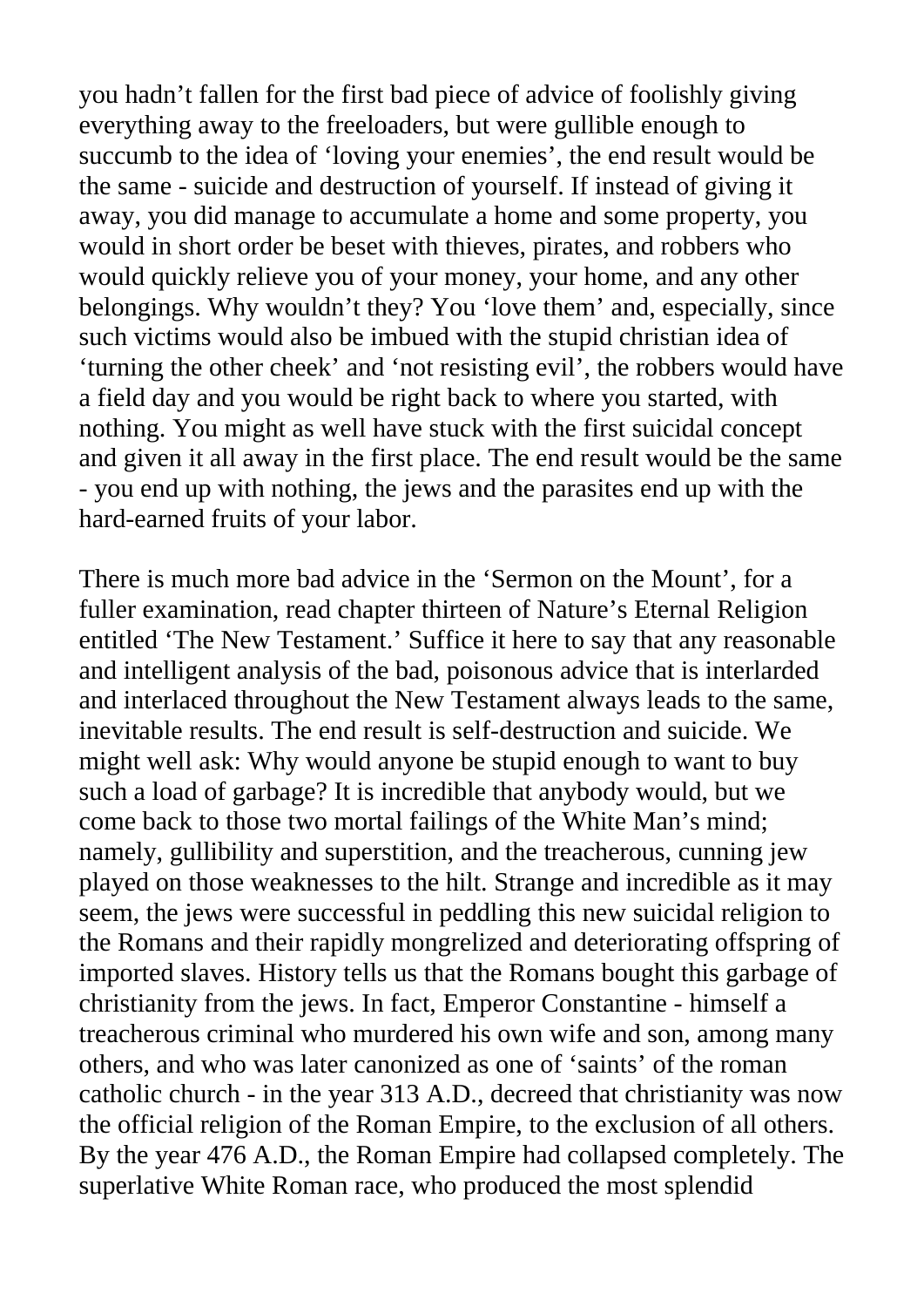civilization in the golden age of classical history, and perhaps to this very day, was for all time wiped from the face of the earth. The jews did it by feeding the Romans a suicidal new religion, the Romans bought the new poison, hook, line and sinker and the victims died from it. The jews had their revenge.

The collapse and destruction of the Roman Empire is undoubtedly the most colossal tragedy in the history of the White Race. The original Romans exemplified much that is best in the White Race, they were a brave and noble people. The Romans were creative builders and organizers, they were resolute and tenacious, strenuous and indefatigable. Daunted by no reverses or misfortune, they never admitted defeat, having a strong sense of discipline and duty. They were clear-headed, business-like and efficient, and finally, they were not a mere fighting race, but one gifted above all others with a genius for consolidating and organizing, and for the forming and administering of laws. Their civilization lasted for a thousand years; it left the White Race a proud legacy of laws, customs, art, sculpture, language, architecture and government that persist to this very day. Our debt to the now extinct Romans is very great indeed. In contrast to the Romans, the jews were the very opposite; they never built any civilization, created no art, architecture, sculpture, or anything else of value. Yet the jews are the oldest surviving race in the world today, who have appeared and reappeared in the histories of all great White peoples, such as the Egyptians, the Greeks, the Romans, et cetera, for the last five thousand years. Their most predominate characteristic has been their cunning and deceit in boring into the vitals of other nations, sucking out their life blood and destroying them. They are doing just that to the productive White Race today, in Europe, in America and in the rest of the world. Since the White Race as a whole is the victim marked for

mongrelization and destruction, it behooves us to seriously study our tormentor and find ways and means of warding off the suicidal path on which we - the White Race - are now programmed.

First of all, let us analyze why the jews have survived for five thousand years when more intelligent, more healthy and powerful nations, such as the Romans, did not survive. Why did the Carthaginians disappear from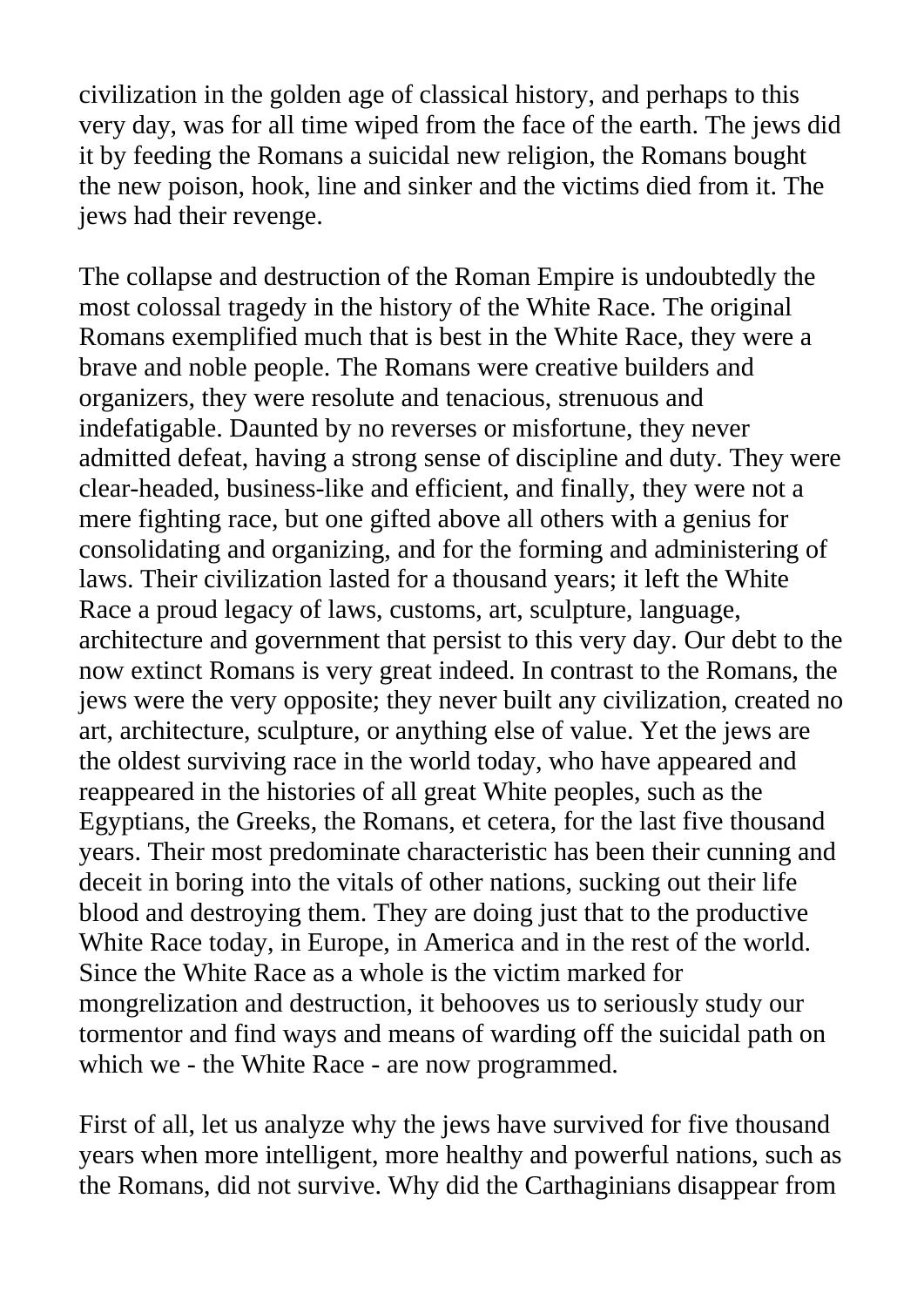the face of the earth, when Jerusalem suffered a similar fate, but the inferior jews survived to destroy the Romans? There are many reasons for this, but the overwhelming reason lies in the mosaic religion of the jews, which is tailor-made for this parasitic race. The mosaic, or judaic, religion has bound the jewish race together in a fanatic loyalty which has not been matched by any other people. It has done more than that, it has given them a purpose and a program that they have pursued tenaciously for the last several thousand years. In essence, that program is to garner, under the jews, all the wealth and riches of the world and to subjugate all other people as slaves to do their bidding. A tall order, but they have been extremely successful and are nearing their ultimate goal. Their mosaic religion has done more; it has given them a philosophy which has been the core around which they have rallied throughout their long and tumultuous history. Stripped of all the window dressing, that creed essentially boils down to this: What is good for the jews is the highest virtue, what is bad for the jews is the ultimate sin. Nothing else matters; the survival and the welfare of the jewish race above everything else. The Romans, on the other hand, had no such religion. True, they had a confusing array of gods - Mars, Jupiter, Mercury, Venus, and a host of others - but they meant little to the unity or stability of the Roman race. They gave the Romans no particular creed, no goals, no program, no purpose. Their religion was nothing more than a superstitious indulgence in a world of fantasy; above all, it did not promote racial loyalty - the one ingredient which must be the core of any creed for the survival of a race. Having no serious or worthwhile religion of their own, the Romans were highly vulnerable to the cunning of the treacherous jews, who as we stated before, are history's masters of deceit and the most insidious and crafty mind manipulators the world has ever known.

The jews had one other advantage. Unlike Carthage, they were not concentrated in a Jerusalem, or even in Judea. They were dispersed all over the Roman Empire, parasitically feeding, especially on the trade routes and centers of commerce. They dominated the money market, the slave trade, and many other nerve centers of power. Above all, they stuck together like glue. Since the Romans had no good religion of their own, and were therefore highly vulnerable, the jews went about their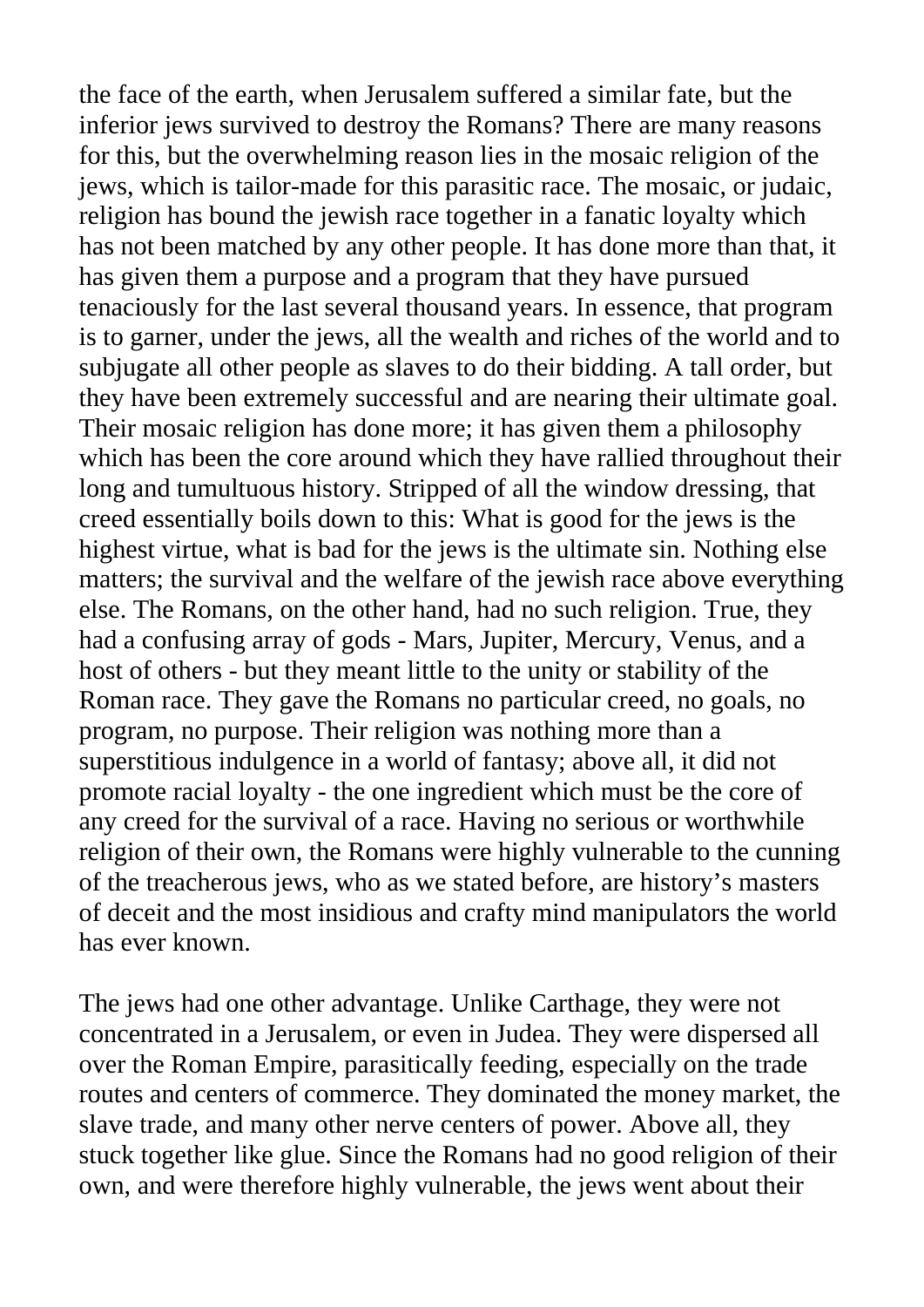destruction with a vengeance. They invented christianity soon after the destruction of Jerusalem in 70 A.D. They invented the horrible concept of hell, like the bogey man we described earlier, to terrorize and panic their foolish victims into submission. With these formidable weapons, especially the fear of hellfire and torture, they wreaked havoc on the superstitious and the gullible. The victims swallowed the whole package, including the suicidal concepts of 'Sell all thou hast', 'Love your enemies', 'Turn the other cheek', 'Resist not evil', 'Judge not', and a whole passel of other idiotic and suicidal advice. The befuddled Romans, who in their past history had been realistic, down-to-earth, taken good care of their affairs here on earth - the only place man has ever been known to live - now lost their sense of reality. Instead of pursuing their earthly duties, as christians their minds now meandered in a fantasy world of spooks. Their empire, their civilization, and their race, went down the drain - down the sinkhole of history - never to rise again, with jews in control of the wreckage.

Fifteen hundred years later, the jews are still in control of the White Race, even after having subjected us to a thousand miserable years of the dark ages. We are still stuck with the same suicidal religion that warped the brains of the Romans and orbited their minds into the unreal world of spooks. In the meantime, the jews have strongly consolidated their gains. Over the centuries, they have either strengthened or added to their arsenal of weapons with which to exploit and control their victims. Some of these tools, other than religion are, first, money - the jews control the gold, the finances, the banks, and stock exchanges of the world. Second, propaganda - the jews control the newspapers, wire services, television networks, movies, book printing and distribution, magazines, and every other meaningful facet of the news and influence-wielding media, both in the United States, and throughout the world. Third, education - how the jews control and blanket our educational institutions is too broad a subject to cover here; suffice it to say, that they coerce our children, by force of law, to attend, then indoctrinate and pollute their impressionable young minds with destructive and depraved jewish ideas, most of which will lead to race-mixing and the racial poisoning of our future generations. Fourth, government - having control of our nation's finances and news media,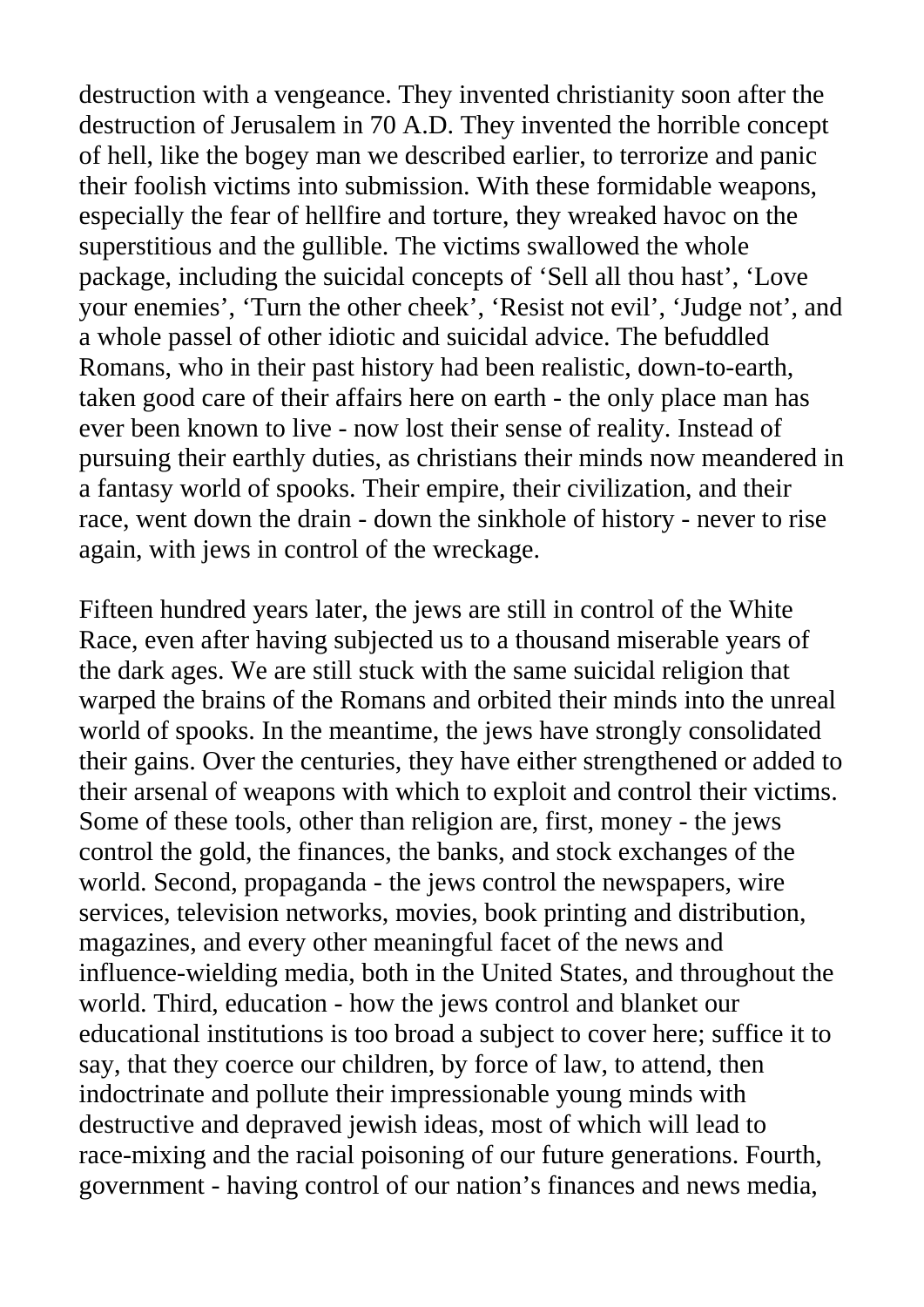they control our government and are all over it like a swarm of locusts. This applies to all governments of the world.

Their most usual trick is to have some White gentile yokel, preferably Anglo-Saxon, as front man, and have him surrounded by the real manipulators of power, all jews. They make sure they have all the bases covered and leave no nerve center of power occupied by one, not of their tribe. The cast of characters changes constantly but it is always a jewish cast.

Now, so far, we have been analyzing the problem, but what is the solution to the disastrous and sinister calamity which the White Race finds itself boxed into today? Are we doomed to mongrelization and extinction that the jews have scheduled for us, like they did the Romans, or is there any hope whatsoever that the White Race will awaken, shake off its stupor, organize, and forcefully seize control of its own destiny? We of the Church of Creativity say that we can free ourselves from the sinister vise in which we are now locked and that we can regain control of our own destiny - we must, it is a matter of life and death. That we are in a horrible dilemma there is no doubt. In 1920, the White Race of the world was outnumbered only 2-to-1 by the colored and mud-races of the world. Today, it is outnumbered 12-to-1 and rapidly shrinking while the mud-races are exploding at an unprecedented rate, engulfing the White Race even in their traditional homelands, such as America and England. The jewish United Nations gleefully predicts that in another generation, the White Race will be outnumbered 49-to-1. At the rate we are going, that will most surely happen and by that time, it will be too late. Reduced to impotence, the White Race will be massacred by the flood tide of mud-races at a given signal by the jews. For generations, the mud-races have been goaded and incited to 'Hate Whitey' all over

the world, and will be eager, ready and willing to slaughter us as soon as they have the upper hand, and especially as the struggle for food becomes more critical.

We of the Church of Creativity are convinced that we can stave off this horrible disaster and we have the creed and the program to do it with. Had the Romans possessed it, the jews would never have had a chance.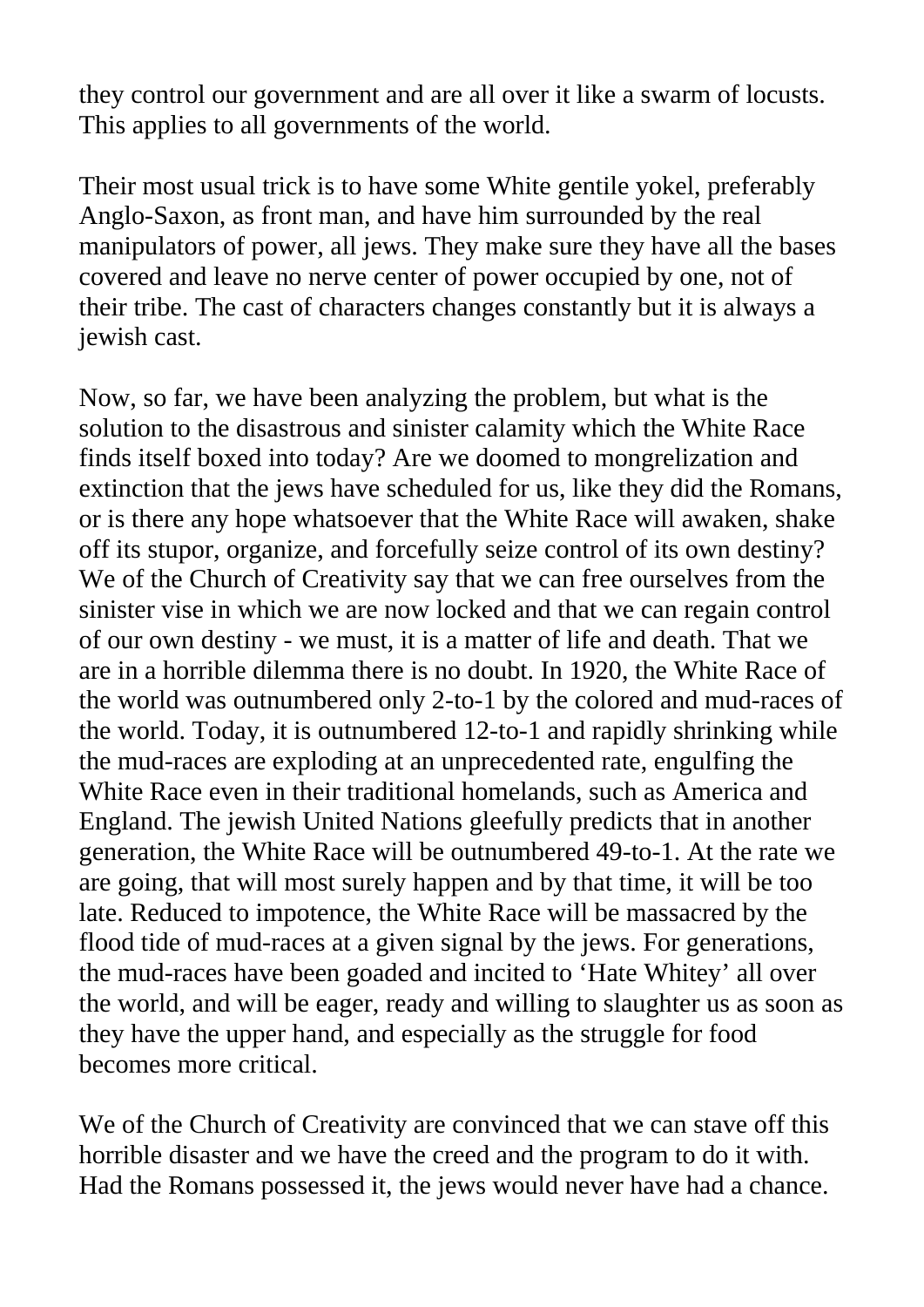Had the Romans had a Racial religion, like Creativity, instead of their meaningless gods and spooks, what a different world this would be today. Instead of a world rapidly degenerating into chaos, flooded by a starving mass of mud-people who cannot cope, and a world exploited by the jewish network, we would today have instead a beautiful world populated by a creative, productive, culture-loving White Race. It would be a beautiful world minus niggers, jews or hordes of subhuman mud-races. The genetic, cultural and technological progress that would have evolved in the ensuing fifteen hundred years since the Romans perished would be a marvel to behold, something that can only tax our wildest imagination. Such a world as the Romans would have built had they marched forward with a strong Racial religion is the goal of the Church of Creativity. It is not too late. What we need today is a completely new direction, a powerful new religion for the White Race, a religion based on the superlative value of our Race. In Creativity, we have such a religion.

The central core of our religion, Creativity, is the survival, expansion and advancement of the White Race, and the White Race alone, to the exclusion of all others. We are taking the most salient page from the history of the jews, the golden rule of the Church of Creativity reads: What is good for the White Race is the highest virtue, what is bad for the White Race is the ultimate sin - period. Organized and united, the White Race is ten times more powerful than all the jews, niggers, and mud-races of the world combined. We of the Church of Creativity mean to organize that awesome potential of White Power for the benefit of the White Race. We mean to put every White Man in the position where he will have to openly take a stand, either for the White Race by word, deed and action, or be exposed as a dastardly traitor to his Race - there will be no 'Mister In-betweens'. Whereas, it is impossible to set forth our entire creed and program in this limited dissertation, we want to urge you to read, and re-read, the bible of our religion: Nature's Eternal Religion. It consists of 49 chapters. It is divided into two parts: the first half is entitled 'The Unavenged Outrage' and sets forth the problem; the second half is entitled 'The Salvation' and blueprints the solution to the problem. The whole book can be considered the creed and program of our religion; namely, Creativity.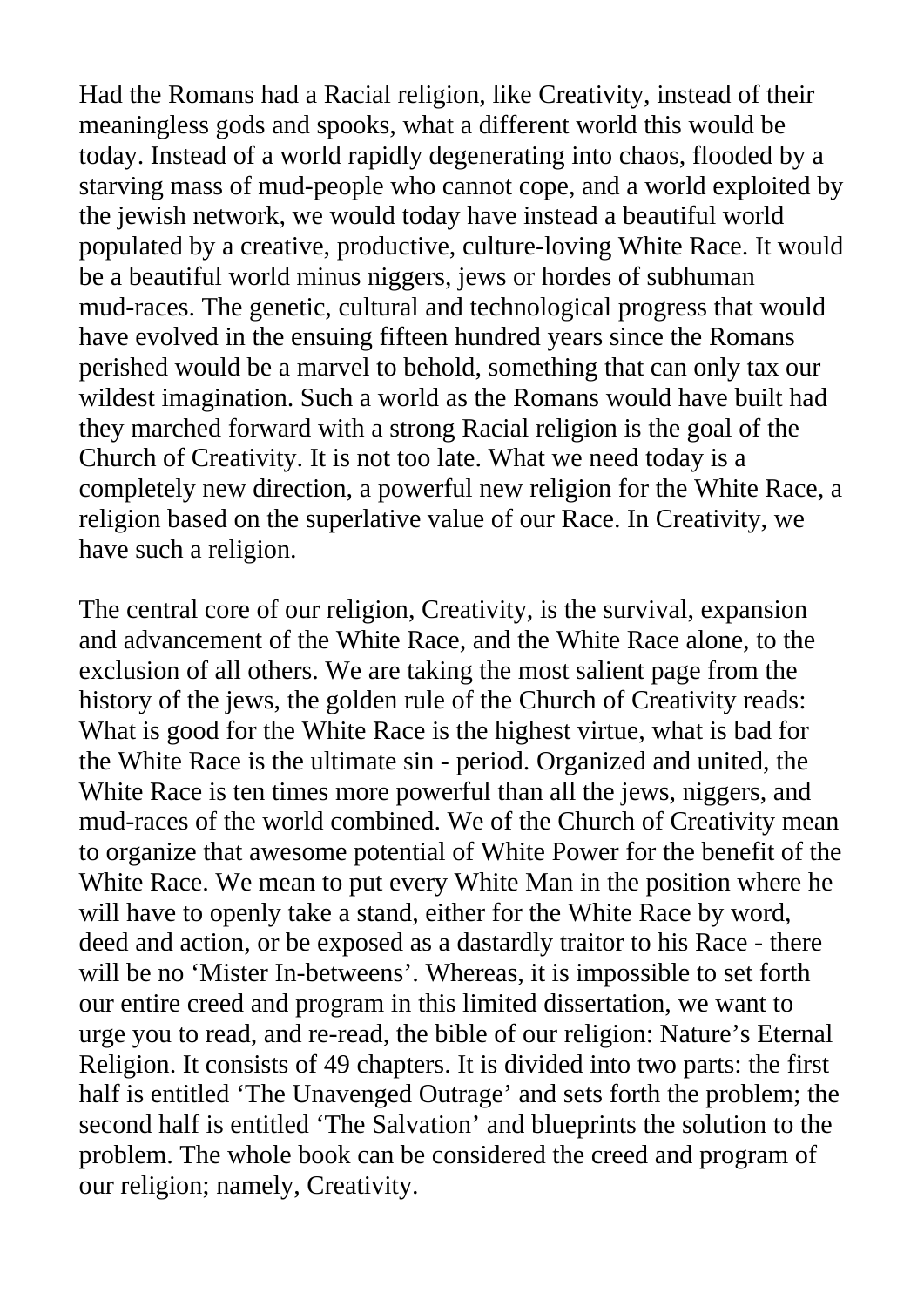I have said, that it is the core of our creed, to advance the welfare of the White Race, to expand it until we ultimately inhabit all the good land of this fertile planet, and above all, to keep our Race pure, to advance it to ever finer genetic levels. In no way does this imply waging wars of extermination against the mud-races, should this be your impression, nor do we want to enslave any other race. We mean to pursue the same program of expanding the White Race as the White Race pursued in the winning of the West and the building of America. We mean to apply the American way to the winning of the world. The essential part of our program is Racial Loyalty - providing for the best interests of our own people, the White Race. It is our unalterable position to stop subsidizing, feeding, aiding and abetting the scum and parasites of the world that are now devouring our productivity and consuming our largesse. Just as the inferior American redskins were not able to compete with the White settlers, so the mud-people of the world are not able to compete. It is only because of jewish control and the perverted sense of confused loyalty that the White Race is now shrinking its own; feeding and expanding the mud-races to where the very survival of the White Race is now in dire jeopardy. It is stupid, idiotic, and suicidal to shrink our own and expand our enemies. We of the Church of Creativity mean to reverse this process, we mean to practice White teamwork - Racial Loyalty - to expand the White Race and to shrink the numbers of the mud-races by letting them shift for themselves. We mean to expand our numbers and our territory in the same way the White Man did throughout the world during the sixteenth, seventeenth, eighteenth and nineteenth centuries.

The first phase of winning our fight for survival lies in bringing the White Man's thinking back to sanity. The biggest obstacle we have to

overcome is not the jews, the niggers and the other mud-races, but first of all straightening out the White Man's confused thinking. In order to survive, the White Race needs a new creed, a new philosophy; in short, a completely new religion. The White Man's thinking must shake off the jewish cancer that has clouded his mind throughout the last two thousand years and face reality. That is what the Church of Creativity is all about. It is based on reality, it is not based on